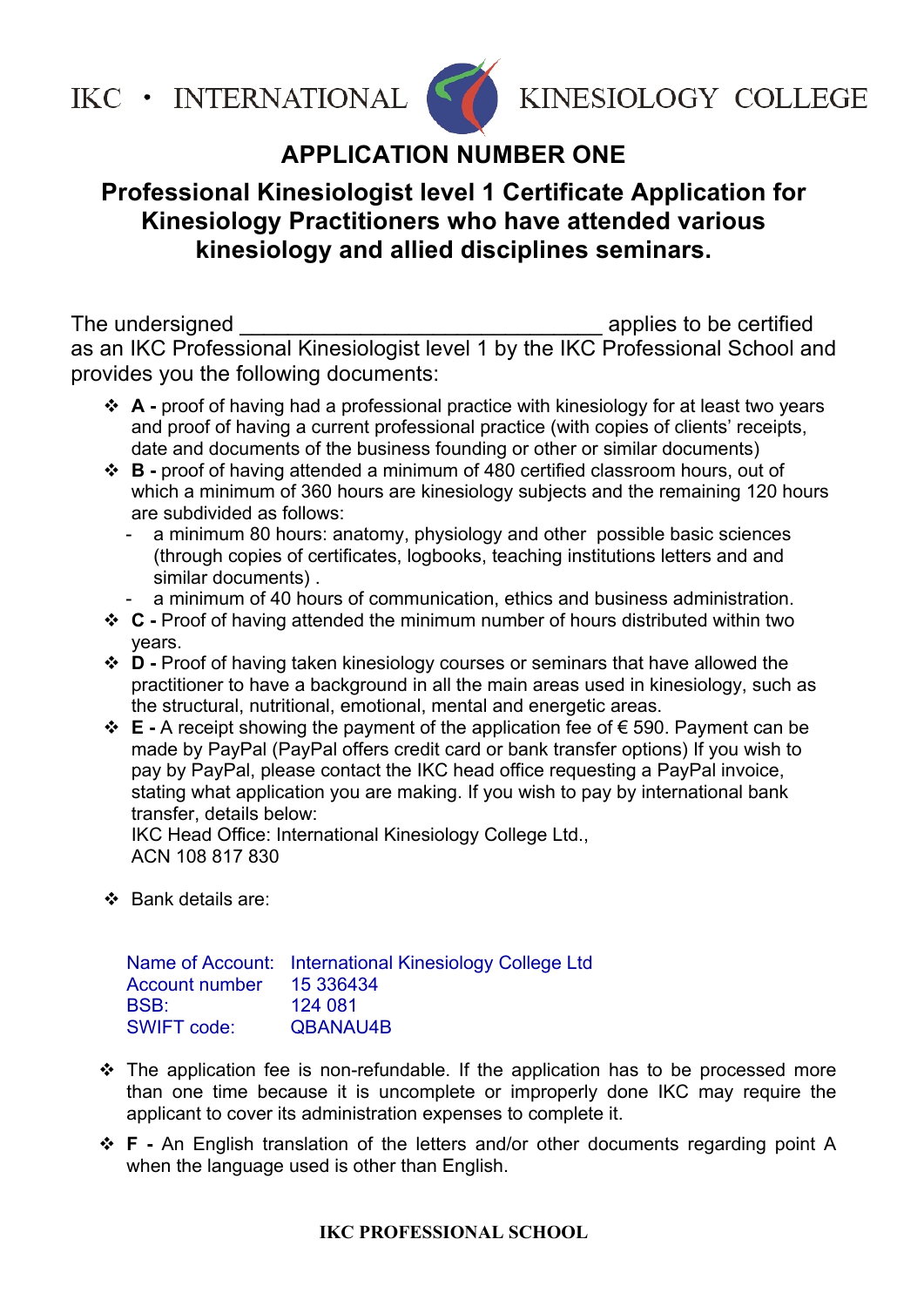

KINESIOLOGY COLLEGE

I understand that:

- ! **G** I am expected to attend a minimum of one day-seven hour seminar on IKC and professional kinesiology ethics possibly held in the applicant's country.
- ! **H** I am expected to attend a competency assessment in the presence of an IKC Professional School Examining Board Representative. The assessment is held before, during or after IKC international conferences or, whenever possible, in the applicant's country.
- ! **I** An IKC Professional Kinesiologist does abide to the Code of Ethics enclosed with this application.
- ! **J** Professionals holding an IKC professional kinesiologist certificate may apply to be listed in the IKC professional kinesiologists register.
- ! **K** An annual fee of €40 for being registered In the IKC Professional Kinesiologist Register. The yearly renewal fee is due within March  $1<sup>st</sup>$  of each year. Any fee is subject to change.
- ! **L** By being issued one international certificate for each course of study and level of training to all kinesiology practitioners in the world who have graduated from a recognized IKC professional kinesiology training program, I become part of a united network that helps each professional to benefit from the advantages obtained by other IKC kinesiologists in different countries.

The IKC Professional School is committed to:

- Promote the kinesiology profession worldwide.
- Cooperate with countries and international governments for the legal acceptance and recognition of the kinesiology profession.
- Support the professional interests of the kinesiology profession in international matters.
- Keep, maintain and update an international register of IKC Professional Kinesiologists.
- Organize and/or promote meetings and seminars for the continuing education of IKC professional kinesiologists worldwide.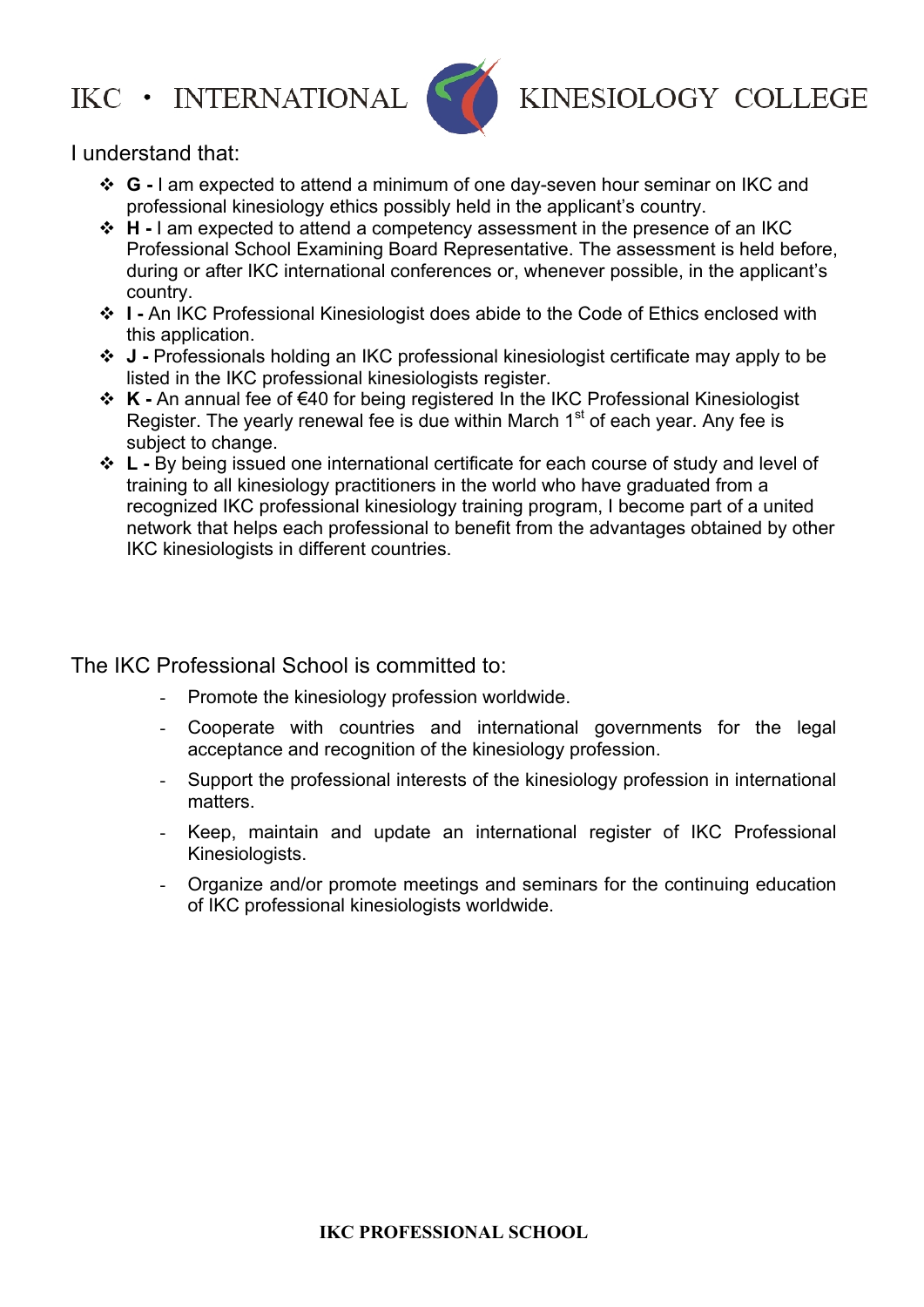

KINESIOLOGY COLLEGE

| Surname                 | Lastname      |          |  |  |
|-------------------------|---------------|----------|--|--|
| Address                 | Citv          | Zip Code |  |  |
| <b>Telephone Number</b> | Email address |          |  |  |

After having been issued an IKC professional kinesiologist certificate I do I don't authorize IKC to publish my name and address in its website.

Use the attached forms to fulfill the requirements of points  $B - C - D$ . English has to be used to fill up the form.

This application form must be submitted to the following email addresses:

| Marti Braidwood      | <b>Thomas Holvoet</b>           | Dominique Monette             |
|----------------------|---------------------------------|-------------------------------|
| <b>IKC Registrar</b> | <b>Professional School Dean</b> | Professional School VIce Dean |
| registrar@ikc.global | kinesioteam@gmail.com           | dominique.monette@gmail.com   |

We will notify you of the IKC Professional School Examining Board Representative that will attend the assessment, to whom a copy of this application form will be sent.

The IKC professional kinesiologist certificate will be issued within 90 days from the date of completion of all the requirements.

Date Signature Signature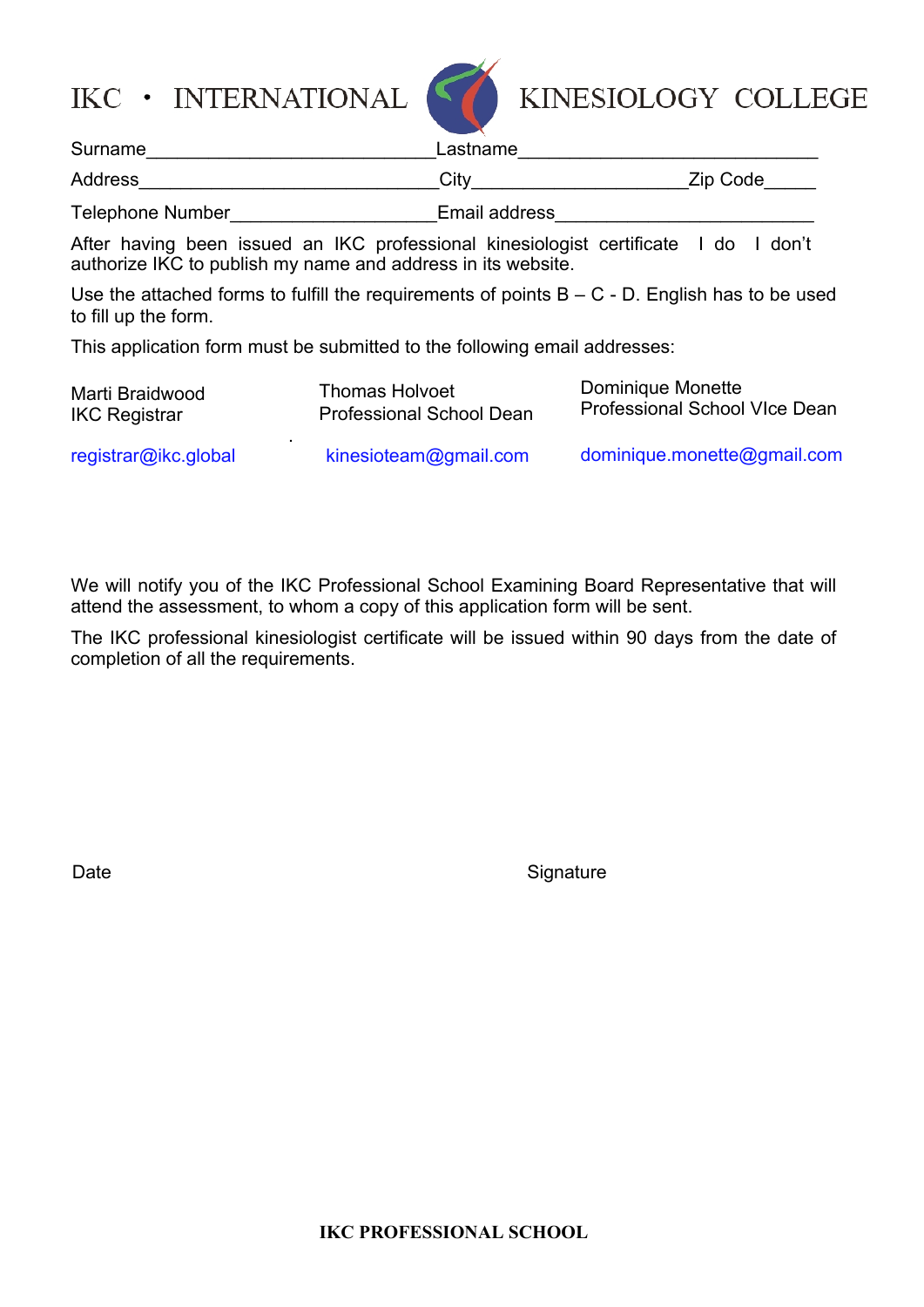

KINESIOLOGY COLLEGE

### **Code of Ethics for a Professional Kinesiologist**

#### **General Principles**

#### **Respect of Life**

The kinesiologist recognizes and complies with the widespread significance of the respect and defence of life.

#### **Balance of Living Beings**

Through muscle testing, the kinesiologist interacts with the human being's self regulating capabilities. The kinesiologist uses natural modalities to facilitate wellbeing.

#### **Wholistic Approach**

The kinesiologist works on all aspects of a person to facilitate his self-regulating abilities. Quality has priority over quantity of actions during the balance.

The kinesiologist is aware of the broader meaning that may lie behind any imbalance.

The educational model the kinesiologist is using originates from the objective of educating people to discover their values.

#### **Approach to Symptoms**

A kinesiologist does not intervene with symptoms. The kinesiologist is interested in potentiality rather than pathology. A kinesiologist uses his professional competence to support the client in achieving a higher level of integration that enhances learning capabilities and quality of life.

#### **Self-responsibility Model**

It is a person's ultimate responsibility and choice to maintain a balanced state.

It is the kinesiologist's responsibility to assist the client in learning to deal with his condition.

The kinesiologist actively involves the client throughout the balancing process by educating the client on the principles of his method.

Awareness and participation of the client is important to make a change.

The relationship between kinesiologist and client is based on active cooperation to enhance self-responsibility. The kinesiologist is using the educational model. He considers himself a facilitator / educator, always ready to respect the client's choices.

#### **Empathy**

Lasting change and mutual satisfaction can be obtained when empathy is established between the client and the kinesiologist.

#### **Positive Feeling**

The aim of the kinesiologist is to evoke mental and behavioural patterns based on positive thoughts and feelings.

#### **Professional Conduct**

#### **Ethical Commitment**

A kinesiologist commits to practice his work in a proper manner, to maintain a respectful behaviour with his client, partners and non professionals alike. With respect to the duties of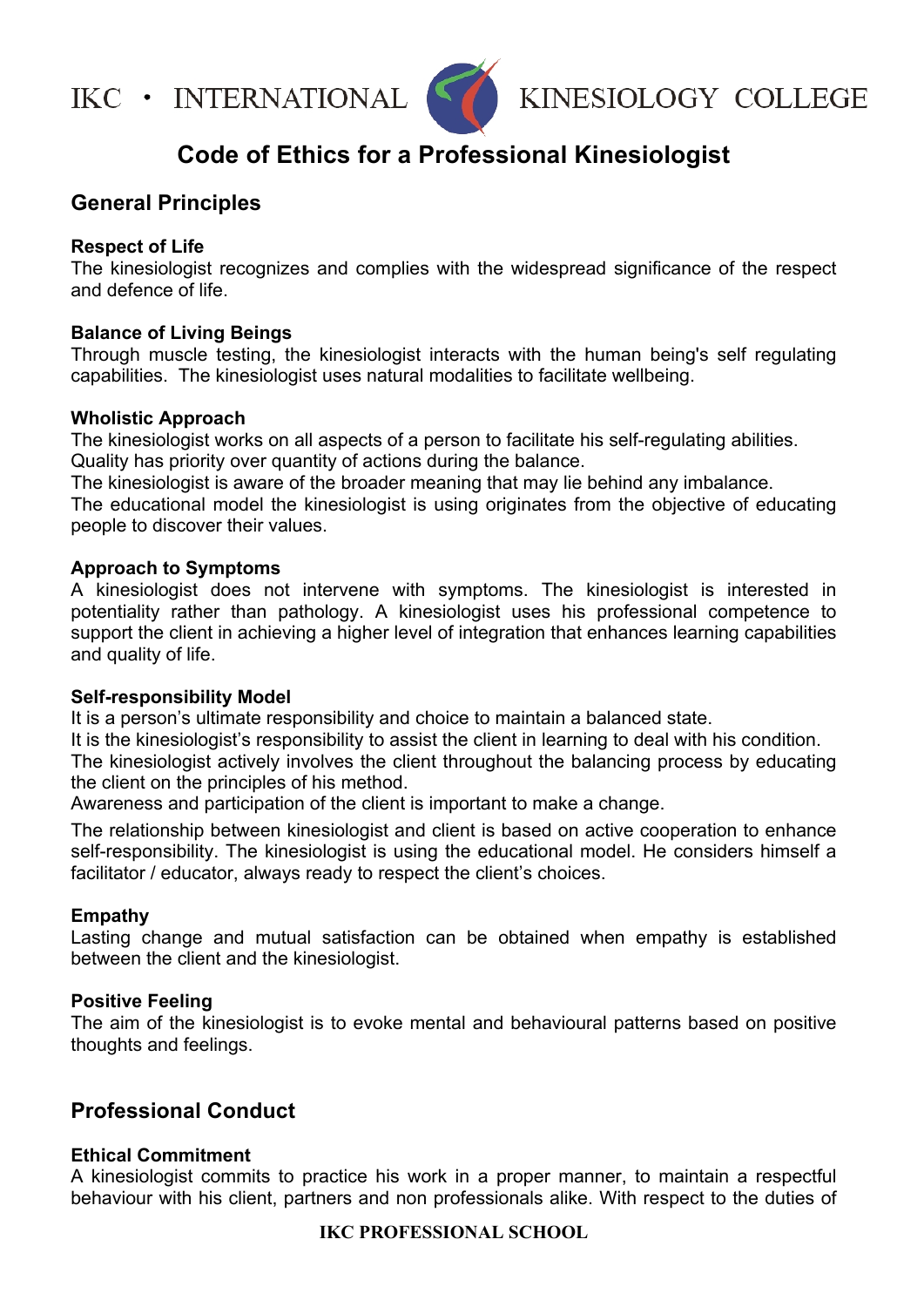

## KINESIOLOGY COLLEGE

his profession, he behaves with self-discipline and tact, avoiding all that can undermine the reputation of his profession.

#### **Professional Commitment**

The kinesiologist will work within the guidelines of his code of ethics and/or the code of conduct and/or the code of practice. During the kinesiological balance, use is made of techniques and modalities recognized by the IKC and/or the local professional organization recognized by the IKC.

The kinesiologist safeguards, in his actions and choice, both professional and private, the image and credibility of his profession.

#### **Cooperation with Colleagues**

Relationships with colleagues are based on the highest standards and professionalism. Defamation of colleagues constitutes a grave infraction.

A kinesiologist may not knowingly entice a client from another professional.

A kinesiologist substituting in a temporary position for a colleague will cease his relationship with his colleague's clients upon that colleague's return and will provide information relative to that client's records. Where required, for legal or another similar reasons, the principle kinesiologist will make the client's records available to the former substituting kinesiologist. Payment of gratuities or gifts for client referral is unacceptable behaviour.

#### **Cooperation with other Practitioners**

The kinesiologist is conscious of his own area of competency. He will not encroach into the field of other professions and will adopt a positive stance with other professionals, in particular to other health care professionals.

#### **Professional Confidentiality**

The kinesiologist must observe confidentiality in all matters relating to his clients.

He is also responsible for maintaining confidentiality during consultations where others are assisting.

The kinesiologist may only disclose client information with that client's permission.

#### **Respect for Client**

The kinesiologist acts for the client's overall wellbeing and only by his personal request. The kinesiologist must give his client clear information on the possibilities and limits of kinesiology, thus avoiding unjustified expectations.

The kinesiologist, even when establishing the necessary emotional rapport of trust and support with his client, maintains a professional manner with him at all times.

Other than his fee, the kinesiologist will refuse any type of personal advantage or favour that he might obtain from the session that may interfere with the quality and duration of the professional rapport with his client.

The kinesiologist exercises choice around his decision to begin or continue a professional relationship with a client

In order to assist the client, the kinesiologist may provide information and / or advice to support the client's balances. It is his duty to recommend other types of support, should it be necessary for the well being of the client.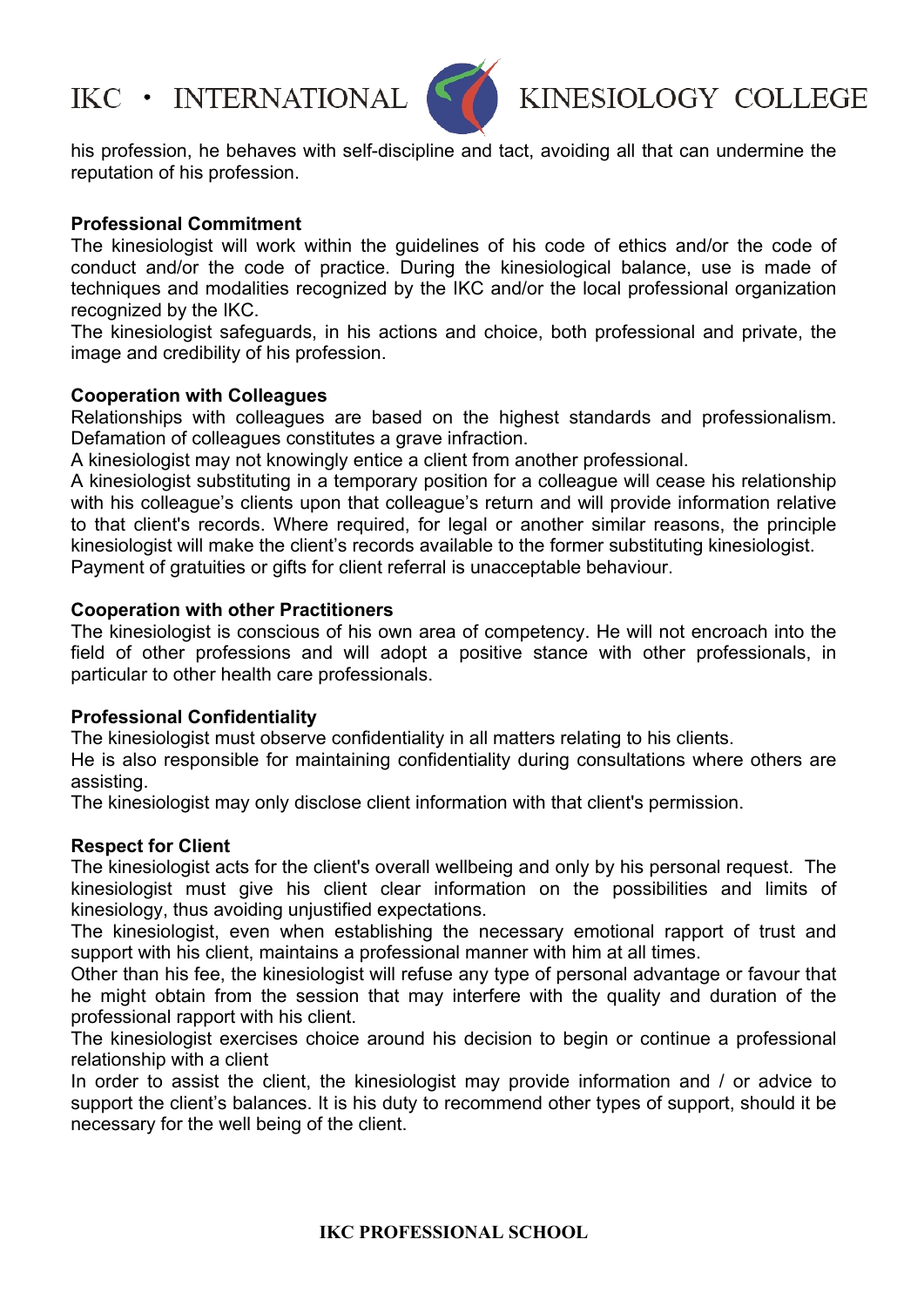

KINESIOLOGY COLLEGE

#### **Appropriate Use of Muscle Testing**

The kinesiologist uses muscle testing as a method of identifying the client's areas of stress. However, the quality of the rapport established with the client, and the client's wishes and needs should be taken into consideration first.

While being a helpful instrument of awareness, muscle testing should not override the kinesiologist's opportunity to maintain a communication that encourages and enhances the client's conscious participation.

The kinesiologist will assist the client to make meaning of the muscle test findings in relation to the client's history and session goal.

The kinesiologist recognizes that muscle testing results may vary according to the level of knowledge and awareness of both the practitioner and client.

While the decisions and outcomes reached during the client's session may have come from many processes, muscle testing may be used to clarify and support the client's understanding.

The kinesiologist does not measure his success with clients by kinesiological outcome only, but also by the client's personal satisfaction and experience of the balance.

The kinesiologist is aware that his own state of balance is an important part of accuracy and feedback during muscle testing sessions. He therefore considers time given to his own personal wellbeing a necessary condition for the successful improvement of his client's condition.

#### **Continuing Education**

The kinesiologist must satisfy the continuing education requirement of his country's professional organisation.

Continuing education may also include professional research, presentations at kinesiology meetings, and other activities aimed at increasing the framework of the kinesiology profession.

According to the professional organisation's requirements and the specific local legislation, the kinesiologist may be required to display evidence of his continuing education in his work place.

#### **The professional Office**

The kinesiologist's professional work place must satisfy requirements and conditions of any local laws.

#### **Titles and Qualifications**

The kinesiologist displays only academic certificates and titles that pertain to him.

The kinesiologist represents himself to the public in all respects of advertising, stationery, media and any other form of advertising and / or image representation in a manner that is honest and truthful and in a way that enhances the profession of kinesiology as a whole.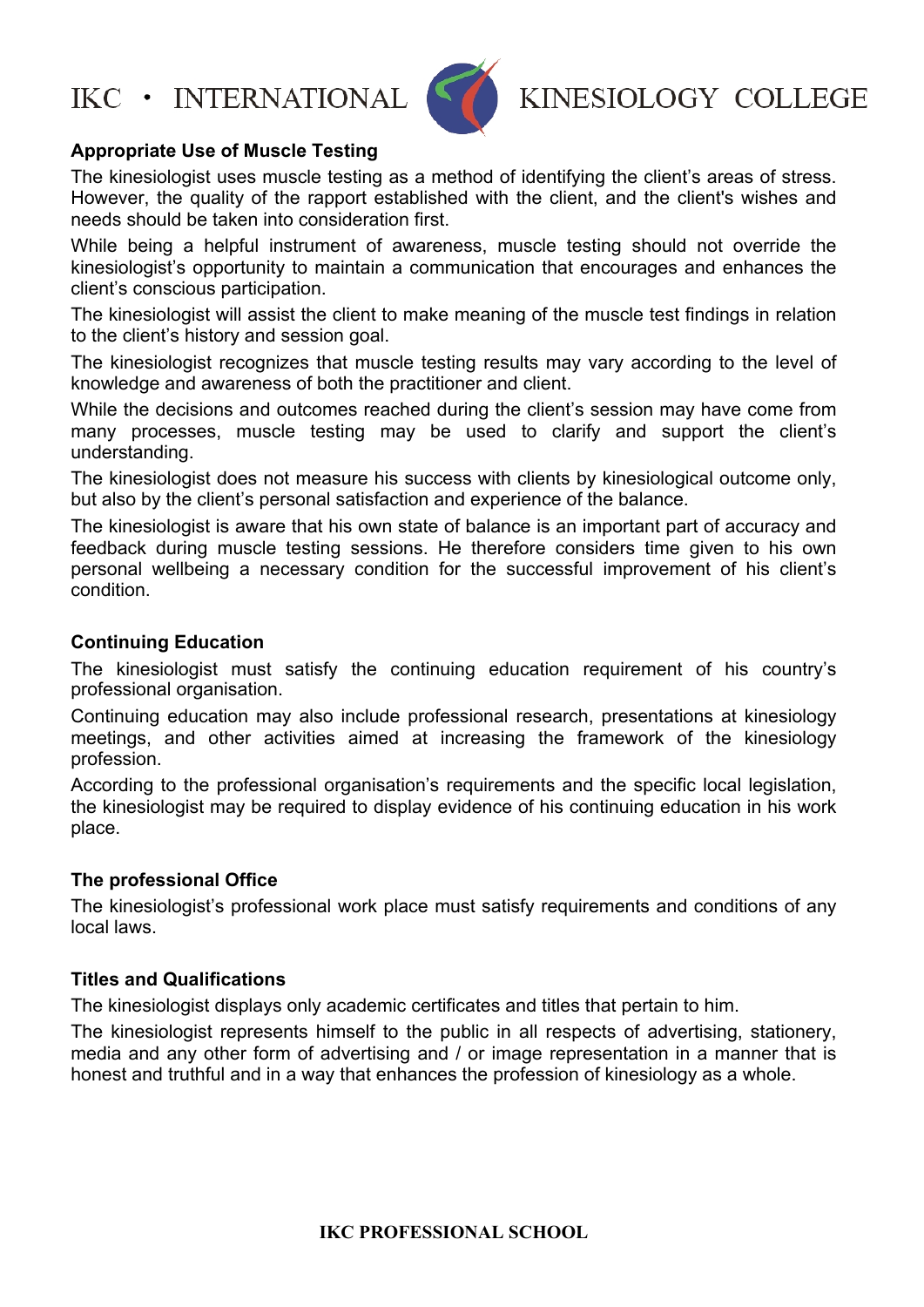## $\textsf{IKC}\;\bullet\;\textsf{INTERNATIONAL}$



## KINESIOLOGY COLLEGE

=Number the photocopies of certificates,letters or logbook according to this column for easy identification

=Print the workshop name (i.e.Touch For Health 1) in this column

=Print the instructor's name and nationality in this column

=Print the date when the certificate was issued. Fill the column in a chronological order

=Print the classroom hours in this column

=Print the **main type/types** of kinesiology taught in each seminar with initials only(muscle test learning=**MT** pretests=**PT** learning skills and brain integration=**LB**

posture=**PO** muscle-skeletal approach=**MS** organ,glands and other body systems approach=**OG** nutritional and supplement awareness=**NS**  environment and ecology approaches=**EO** approach to time changes and genetics=**TG** energetic modalities(meridians,chakras,etc)=**EM**  emotional stress=**ES** communication balances=**CB** other modalities=**OM** 

=print the type of attached document sent(photocopy of certificate,letter from a teaching institution,etc.)

| KINESIOLOGY CERTIFICATIONS - For application number one only |                      |                              |               |                    |                              |                          |  |
|--------------------------------------------------------------|----------------------|------------------------------|---------------|--------------------|------------------------------|--------------------------|--|
|                                                              | $2^{\circ}$          | 3                            | 4             | 5                  | 6                            |                          |  |
| <b>Number</b>                                                | <b>Workshop name</b> | Instructors' name and nation | Date of issue | <b>Class hours</b> | Kinesiology modality learned | <b>Attached document</b> |  |
| 1                                                            |                      |                              |               |                    |                              |                          |  |
| $\mathbf{2}$                                                 |                      |                              |               |                    |                              |                          |  |
| 3                                                            |                      |                              |               |                    |                              |                          |  |
| 4                                                            |                      |                              |               |                    |                              |                          |  |
| 5                                                            |                      |                              |               |                    |                              |                          |  |
| 6                                                            |                      |                              |               |                    |                              |                          |  |
| 7                                                            |                      |                              |               |                    |                              |                          |  |
| 8                                                            |                      |                              |               |                    |                              |                          |  |
| 9                                                            |                      |                              |               |                    |                              |                          |  |
| 10                                                           |                      |                              |               |                    |                              |                          |  |
| 11                                                           |                      |                              |               |                    |                              |                          |  |
| 12                                                           |                      |                              |               |                    |                              |                          |  |
| 13                                                           |                      |                              |               |                    |                              |                          |  |
| 14                                                           |                      |                              |               |                    |                              |                          |  |
| 15                                                           |                      |                              |               |                    |                              |                          |  |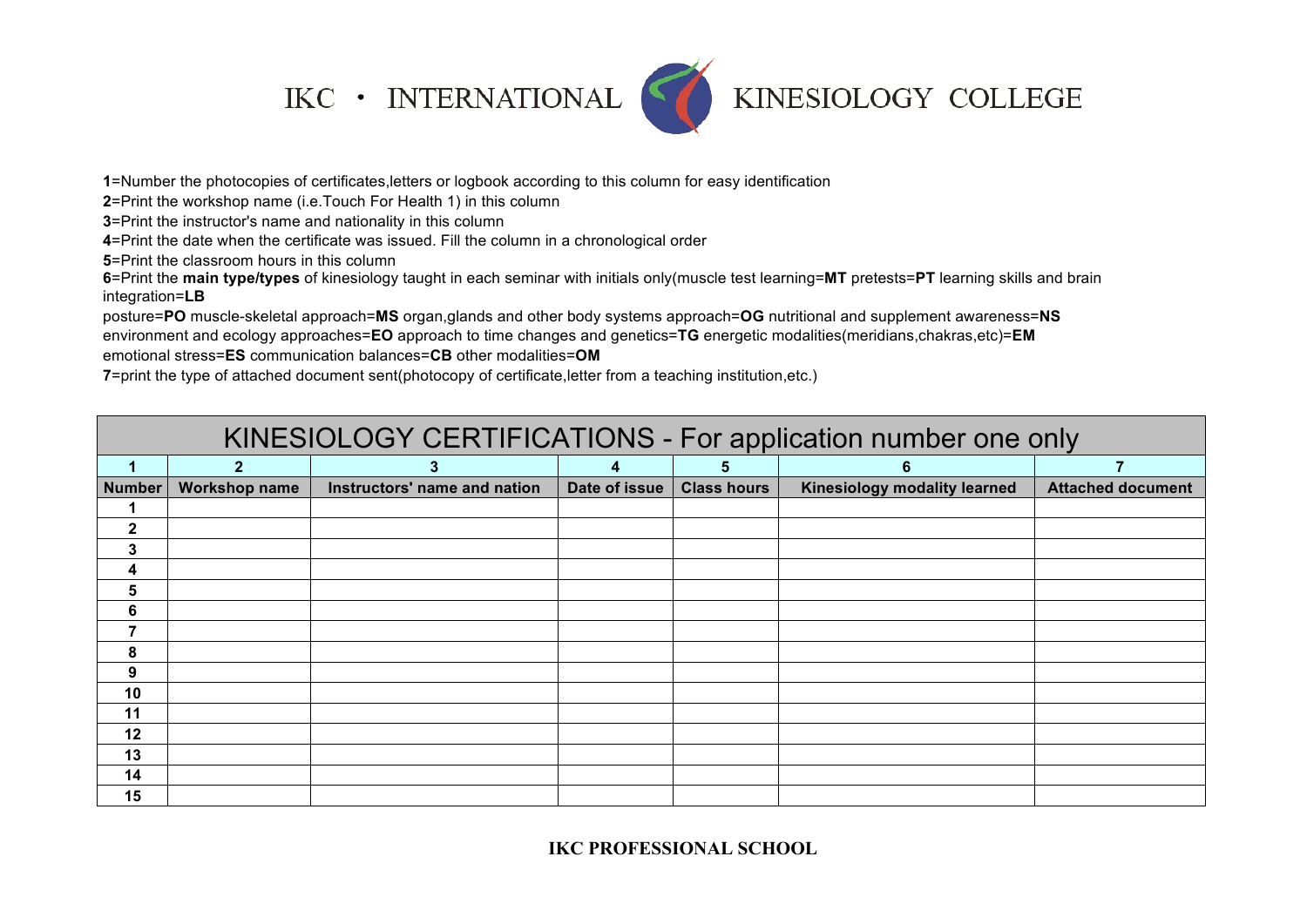

# IKC • INTERNATIONAL KINESIOLOGY COLLEGE

|                         | KINESIOLOGY CERTIFICATIONS - For application number one only |                              |                         |                |                              |                          |  |
|-------------------------|--------------------------------------------------------------|------------------------------|-------------------------|----------------|------------------------------|--------------------------|--|
| $\overline{\mathbf{1}}$ | $\overline{2}$                                               | 3                            | $\overline{\mathbf{4}}$ | $5\phantom{a}$ | $6\phantom{1}6$              | $\overline{7}$           |  |
| Number                  | Workshop name                                                | Instructors' name and nation | Date of issue           | Class hours    | Kinesiology modality learned | <b>Attached document</b> |  |
| 16                      |                                                              |                              |                         |                |                              |                          |  |
| 17                      |                                                              |                              |                         |                |                              |                          |  |
| 18                      |                                                              |                              |                         |                |                              |                          |  |
| 19                      |                                                              |                              |                         |                |                              |                          |  |
| 20                      |                                                              |                              |                         |                |                              |                          |  |
| 21                      |                                                              |                              |                         |                |                              |                          |  |
| 22                      |                                                              |                              |                         |                |                              |                          |  |
| 23                      |                                                              |                              |                         |                |                              |                          |  |
| 24                      |                                                              |                              |                         |                |                              |                          |  |
| 25                      |                                                              |                              |                         |                |                              |                          |  |
| 26                      |                                                              |                              |                         |                |                              |                          |  |
| 27                      |                                                              |                              |                         |                |                              |                          |  |
| 28                      |                                                              |                              |                         |                |                              |                          |  |
| 29                      |                                                              |                              |                         |                |                              |                          |  |
| 30                      |                                                              |                              |                         |                |                              |                          |  |
| 31                      |                                                              |                              |                         |                |                              |                          |  |
| 32                      |                                                              |                              |                         |                |                              |                          |  |
| 33                      |                                                              |                              |                         |                |                              |                          |  |
| 34                      |                                                              |                              |                         |                |                              |                          |  |
| 35                      |                                                              |                              |                         |                |                              |                          |  |
| 36                      |                                                              |                              |                         |                |                              |                          |  |
| 37                      |                                                              |                              |                         |                |                              |                          |  |
| 38                      |                                                              |                              |                         |                |                              |                          |  |
| 39                      |                                                              |                              |                         |                |                              |                          |  |
| 40                      |                                                              |                              |                         |                |                              |                          |  |
| 41                      |                                                              |                              |                         |                |                              |                          |  |
| 42                      |                                                              |                              |                         |                |                              |                          |  |
| 43                      |                                                              |                              |                         |                |                              |                          |  |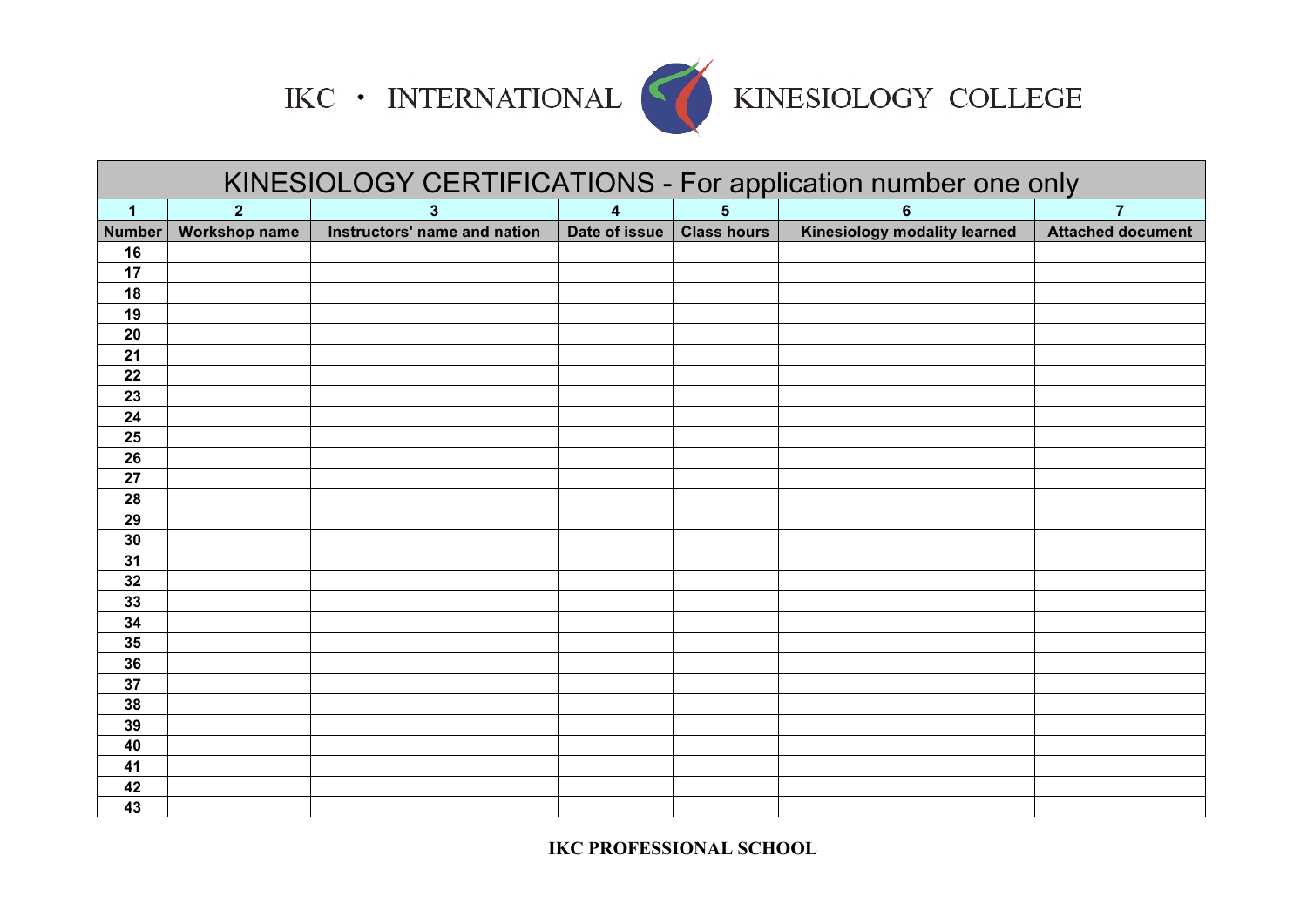

# IKC • INTERNATIONAL KINESIOLOGY COLLEGE

| KINESIOLOGY CERTIFICATIONS - For application number one only |                      |                              |               |                    |                              |                          |
|--------------------------------------------------------------|----------------------|------------------------------|---------------|--------------------|------------------------------|--------------------------|
| $\overline{\mathbf{1}}$                                      | 2 <sup>2</sup>       | 3                            | 4             | $5\phantom{.0}$    | 6                            | $\overline{7}$           |
| <b>Number</b>                                                | <b>Workshop name</b> | Instructors' name and nation | Date of issue | <b>Class hours</b> | Kinesiology modality learned | <b>Attached document</b> |
| 44                                                           |                      |                              |               |                    |                              |                          |
| 45                                                           |                      |                              |               |                    |                              |                          |
| 46                                                           |                      |                              |               |                    |                              |                          |
| 47                                                           |                      |                              |               |                    |                              |                          |
| 48                                                           |                      |                              |               |                    |                              |                          |
| 49                                                           |                      |                              |               |                    |                              |                          |
| 50                                                           |                      |                              |               |                    |                              |                          |
| 51                                                           |                      |                              |               |                    |                              |                          |
| 52                                                           |                      |                              |               |                    |                              |                          |
| 53                                                           |                      |                              |               |                    |                              |                          |
| 54                                                           |                      |                              |               |                    |                              |                          |
| 55                                                           |                      |                              |               |                    |                              |                          |
| 56                                                           |                      |                              |               |                    |                              |                          |
| 57                                                           |                      |                              |               |                    |                              |                          |
| 58                                                           |                      |                              |               |                    |                              |                          |
| 59                                                           |                      |                              |               |                    |                              |                          |
| 60                                                           |                      |                              |               |                    |                              |                          |
| 61                                                           |                      |                              |               |                    |                              |                          |
| 62                                                           |                      |                              |               |                    |                              |                          |
| 63                                                           |                      |                              |               |                    |                              |                          |
| 64                                                           |                      |                              |               |                    |                              |                          |
| 65                                                           |                      |                              |               |                    |                              |                          |
| 66                                                           |                      |                              |               |                    |                              |                          |
| 67                                                           |                      |                              |               |                    |                              |                          |
| 68                                                           |                      |                              |               |                    |                              |                          |
| 69                                                           |                      |                              |               |                    |                              |                          |
| 70                                                           |                      |                              |               |                    |                              |                          |
| 71                                                           |                      |                              |               |                    |                              |                          |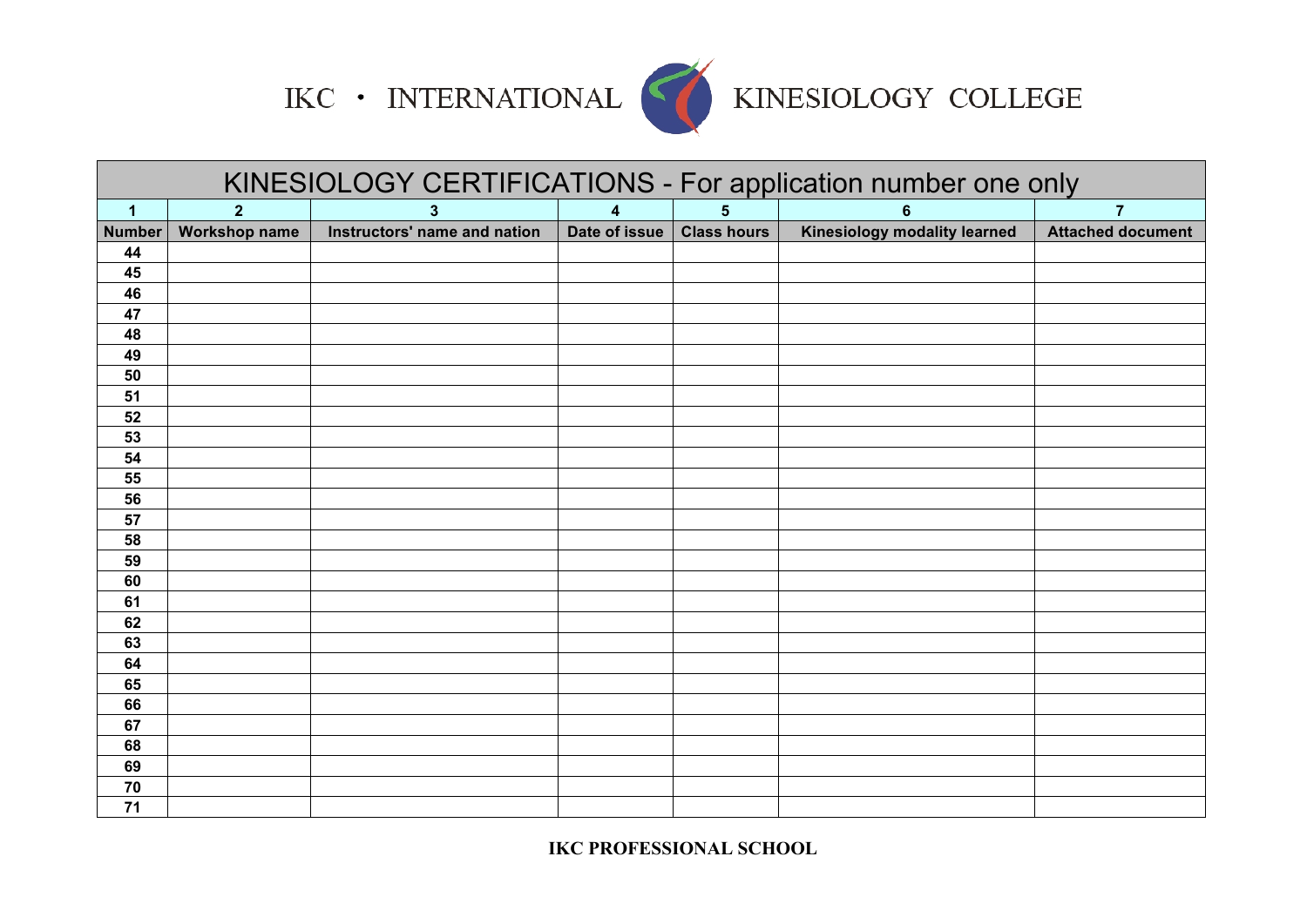

## KINESIOLOGY COLLEGE

| KINESIOLOGY CERTIFICATIONS - For application number one only |                                                                  |                              |                             |  |                              |                          |  |
|--------------------------------------------------------------|------------------------------------------------------------------|------------------------------|-----------------------------|--|------------------------------|--------------------------|--|
| $\overline{\mathbf{1}}$                                      | $5\phantom{1}$<br>$\overline{2}$<br>$\overline{\mathbf{4}}$<br>3 |                              |                             |  |                              |                          |  |
| <b>Number</b>                                                | <b>Workshop name</b>                                             | Instructors' name and nation | Date of issue   Class hours |  | Kinesiology modality learned | <b>Attached document</b> |  |
| 72                                                           |                                                                  |                              |                             |  |                              |                          |  |
| 73                                                           |                                                                  |                              |                             |  |                              |                          |  |
| 74                                                           |                                                                  |                              |                             |  |                              |                          |  |
| 75                                                           |                                                                  |                              |                             |  |                              |                          |  |
| 76                                                           |                                                                  |                              |                             |  |                              |                          |  |
| 77                                                           |                                                                  |                              |                             |  |                              |                          |  |
| 78                                                           |                                                                  |                              |                             |  |                              |                          |  |
| 79                                                           |                                                                  |                              |                             |  |                              |                          |  |
| 80                                                           |                                                                  |                              |                             |  |                              |                          |  |
| 81                                                           |                                                                  |                              |                             |  |                              |                          |  |
| 82                                                           |                                                                  |                              |                             |  |                              |                          |  |
| 83                                                           |                                                                  |                              |                             |  |                              |                          |  |
| 84                                                           |                                                                  |                              |                             |  |                              |                          |  |
| 85                                                           |                                                                  |                              |                             |  |                              |                          |  |
| 86                                                           |                                                                  |                              |                             |  |                              |                          |  |
| 87                                                           |                                                                  |                              |                             |  |                              |                          |  |
| 88                                                           |                                                                  |                              |                             |  |                              |                          |  |
| 89                                                           |                                                                  |                              |                             |  |                              |                          |  |
| 90                                                           |                                                                  |                              |                             |  |                              |                          |  |
| 91                                                           |                                                                  |                              |                             |  |                              |                          |  |
| 92                                                           |                                                                  |                              |                             |  |                              |                          |  |
| 93                                                           |                                                                  |                              |                             |  |                              |                          |  |
| 94                                                           |                                                                  |                              |                             |  |                              |                          |  |
| 95                                                           |                                                                  |                              |                             |  |                              |                          |  |
| 96                                                           |                                                                  |                              |                             |  |                              |                          |  |
| 97                                                           |                                                                  |                              |                             |  |                              |                          |  |
| 98                                                           |                                                                  |                              |                             |  |                              |                          |  |
| 99                                                           |                                                                  |                              |                             |  |                              |                          |  |